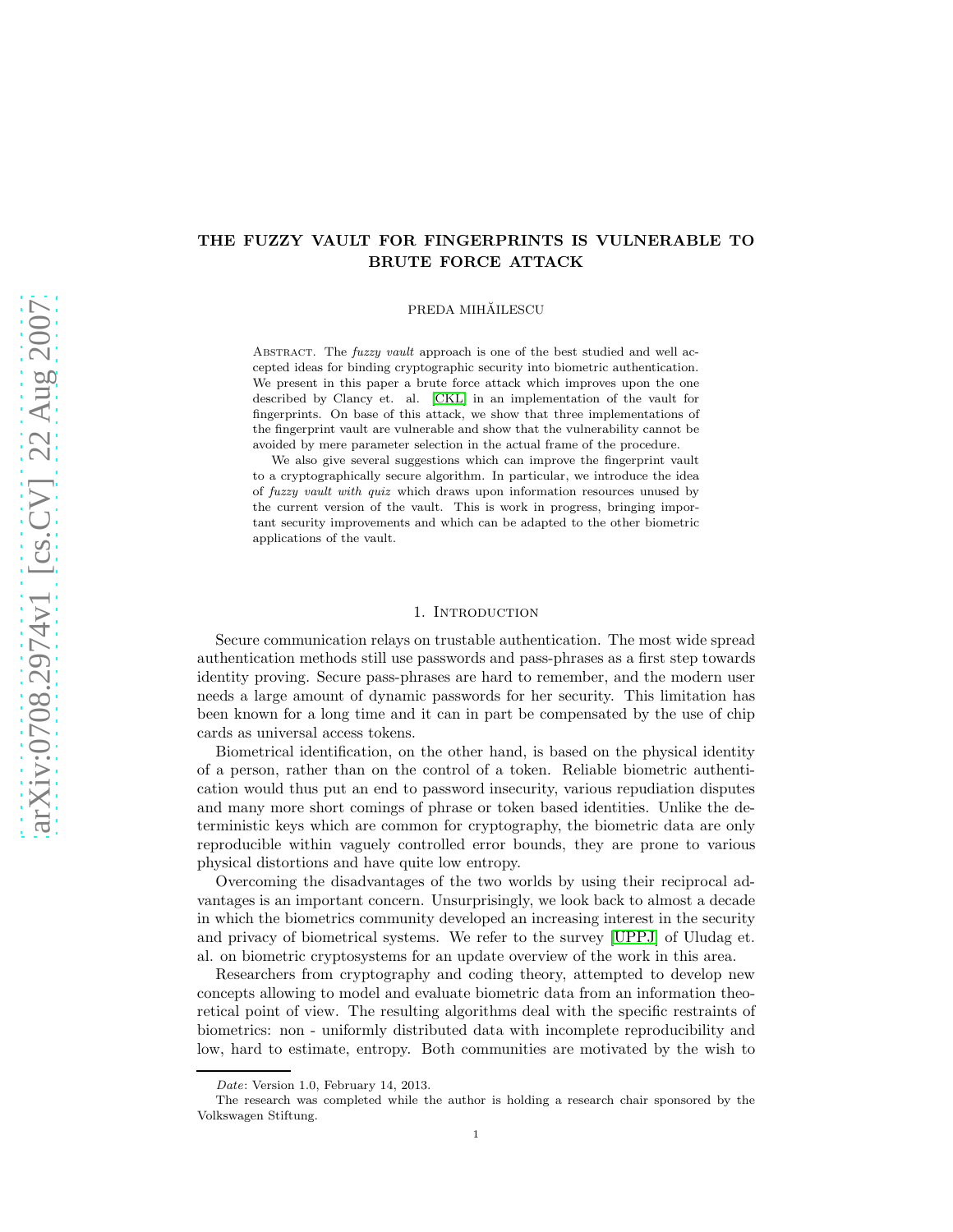## ${\bf PREDA\ MH\check{A}ILESCU}$

handle biometrics like a classical password, thus protecting it by some variant of one-time functions and performing the verification in the image space. Unlike passwords, the biometrics are not deterministic. This generates substantial challenges for the verification after one - time function transforms. Furthermore, disclosure of biometric templates is considered to be a more vital loss then the loss of a password.

Juels and Wattenberg [\[JW\]](#page-7-2) and then Juels and Sudan [\[JS\]](#page-7-3) have developed with the fuzzy commitments and fuzzy vault two related approaches with a strong impact in biometric security. The papers of Dodis et. al. [\[DORS,](#page-7-4) [BDKOS\]](#page-7-5) can be consulted for further theoretic development of the concepts of Juels et. al. and their formalization in an information theoretic frame. It is inherent to the problem, that core concepts of the theory, such as the entropy of a biometric template, are hard to even estimate. Thus the security proofs provided by the theory do not translate directly in practical estimates or indications. As a consequence, we shall see that concrete implementation studies of the fuzzy vault have to be considered for security investigations, whilst the original paper [\[JS\]](#page-7-3) does not contain sufficient directions of application in order to allow such an analysis. Since we focus on the application of the vault to the biometry of fingerprints, we shall often use the term of fingerprint vault for this case.

Clancy, Kiyavash and Lin gave in 2003 [\[CKL\]](#page-7-0) a statistically supported analysis for a realistic implementation of the vault to fingerprints. The authors observe from the start that the possible parameter choices in this context are quite narrow for allowing sufficient security; they succeed to define a set of parameters which they claim to provide the cryptographically acceptable security of  $O(2^{69})$  operations for an attack. We show that faster attacks are possible in the given frame, thus making brute force possible. The analysis in [\[CKL\]](#page-7-0) are outstanding and have been used directly or indirectly in subsequent papers; the good security was obtained at the price of a quite high error probability  $(20\% - 30\%).$ 

Uludag and Jain provided in [\[UJ1,](#page-7-6) [UJ2\]](#page-7-7) an implementation of the fuzzy vault for fingerprints which uses alignment help - data and was applied to the fingerprints from the database [\[FVC\]](#page-7-8). This improves the identification rate; however some of the simplifications they make with respect to [\[CKL\]](#page-7-0) reduce security quite dramatically. The ideas of these authors could however very well be combined with the more defensive security approach of Clancy et. al.

Yang and Verbauwhede [\[YV\]](#page-7-9) describe an implementation of the vault, with no alignment help, which follows closely the concepts of [\[CKL\]](#page-7-0) and focuses upon adapting to various template qualities and the number of minutiae recognized in these templates.

We describe the original fuzzy vault in Section 2 and argue that the security proofs and remarks given in [\[JS\]](#page-7-3) are insufficient for fingerprint applications. In the same section we describe and prove our approach to brute force attack. In Section 3 we discuss the various implementations mentioned above and show that brute force can be performed in feasible time in all instances. In Section 4 we discuss possible variants and alternatives and suggest the use of additional sources of information, thus raising the security vault to acceptable cryptographic standards.

# 2. The Fuzzy Vault

The fuzzy vault is an algorithm for hiding a secret string  $S$  in such a way that a user who is in possession of some additional information T can easily recover S, while an intruder should face computationally infeasible problems in order to achieve this goal. The information  $T$  can be fuzzy, in the sense that the secret  $S$  is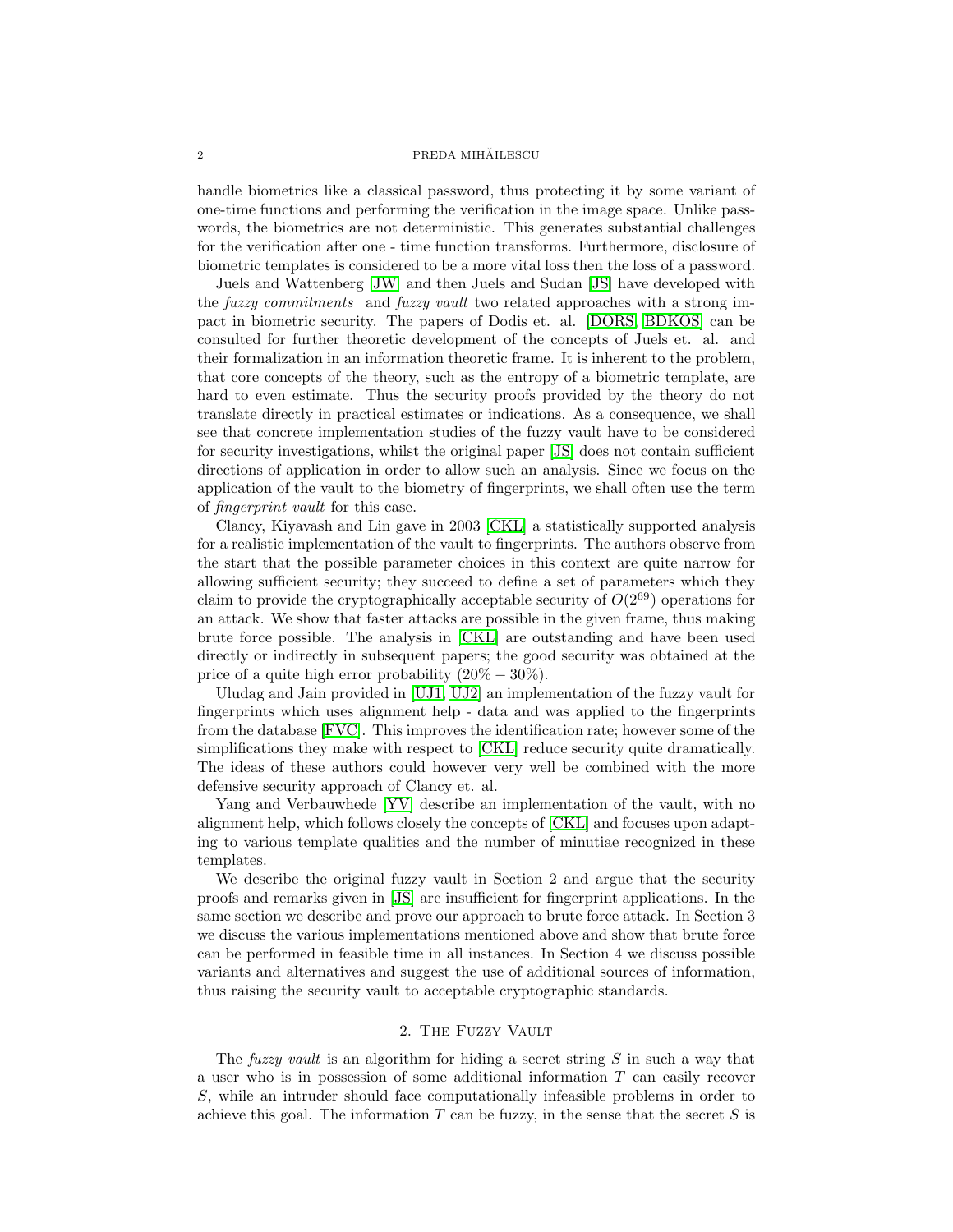locked by some related, but not identical data  $T'$ . Juels and Sudan define the vault in general terms, allowing multiple applications. Biometry is one of them and we shall restrict our description directly to the setting of fingerprints. Generalizations are obvious, or can be found in [\[JS,](#page-7-3) [DORS,](#page-7-4) [BDKOS\]](#page-7-5).

The string is prepared for the transmission in the vault as follows. Let  $S \in$  $\{0,1\}^*$  be a secret string of l bits length. The user (Alice, say) that wishes to be identified by the string S has her finger scanned and a *locking set*  $\mathcal L$  comprising the Cartesian coordinates of t minutiae in the finger scan is selected from this finger template  $T'$ ; the couples of coordinates are concatenated to single numbers  $X_i = (x_i||y_i) \in \mathcal{L}$ . One selects a finite field  $\mathbb{F}_q$  attached to the vault and lets  $k' + 1 = \lceil \frac{l}{\log_2(q)} \rceil$  be the number of elements in  $\mathbb{F}_q$  necessary to encode S. One assumes that  $0 < \max_{X \in \mathcal{L}} X < q$  and maps  $X \hookrightarrow \mathbb{F}_q$  by some convention. Selecting  $f(X) \in \mathbb{F}_q[X]$  to be a polynomial of degree  $k-1 > k'$  with coefficients which encode S in some predetermined way, one builds the *genuine* set:

$$
\mathcal{G} = \mathcal{G}(\mathbb{F}_q, S, t, k, \mathcal{L}) = \{ (X_i, Y_i) : X_i \in \mathcal{L}; Y_i = f(X_i) \},
$$

which encodes the information of S. The genuine verifier Bob has an original template T of Alice's finger and should use this information in order to recover  $f(X)$  and then S. In order to make an intruder's (Victor, say) attempt to recover S computationally hard, the genuine set is mixed with a large set of *chaff* points

$$
\mathcal{C} = \{ (U_j, W_j) : j = 1, 2, \dots, r - t \},\
$$

with  $U_j \notin \mathcal{L}$  and  $W_j \neq f(U_j)$ ; the chaff points should be random uniformly distributed. Chaff points and genuine lists are shuffled to a common vault with parameters:

$$
\mathcal{V} = \mathcal{V}(k, t, r, \mathbb{F}_q) = \mathcal{G} \cup \mathcal{C}.
$$

Upon reception, Bob will generate an *unlocking* set  $U$ . This set contains those  $X_i$  coordinates of vault points, which well approximate coordinates of minutiae in T. Note that in order to have a reasonable approximation of minutiae coordinates of the same finger in different templates, this templates must

- a) Have negligeable non linear distortions.
- b) Be aligned modulo affine transforms.

The second condition is addressed in [\[UJ2\]](#page-7-7). The unlocking set may be erronated, thus either allowing some chaff points which are closer to  $T'$  then locking points, or making the choice of a sufficiently large unlocking set hard. Both problems can be addressed within given limits by error correcting codes. Thus Juels and Sudan suggest using Reed Solomon codes for decoding  $f(X)$ .

The security argumentation in [\[JS\]](#page-7-3) is based upon the expectation that the chaff points will build an important amount of subsets of t elements, whose coordinates are interpolated by polynomials  $g(X) \in \mathbb{F}_q[X]$  of degree k, thus hiding the correct value of  $f(X)$  from Victor among the set of polynomials  $g(X)$ . The argument is backed up by the following Lemma, a proof of which can be found in [\[JS,](#page-7-3) [CKL\]](#page-7-0).

<span id="page-2-0"></span>**Lemma 1.** For every  $\mu$ ,  $0 < \mu < 1$  and every vault  $\mathcal{V}(k, t, r, \mathbb{F}_q)$ , there are at least  $\mu$  $\frac{\mu}{3} \cdot q^{k-t} \cdot (r/t)^t$  random polynomials  $g(X) \in \mathbb{F}_q[X]$  such that  $\mathcal{V}$  contains t couples  $(U_j, g(U_j)).$ 

2.1. A brute force attack. If Victor intercepts a vault  $\mathcal{V} = \mathcal{V}(k, t, r, \mathbb{F}_q)$ , but has no additional information about the location of minutiae or some of their statistics, he may still try to recover  $S$  by brute force trials. For this he needs to find  $k$  points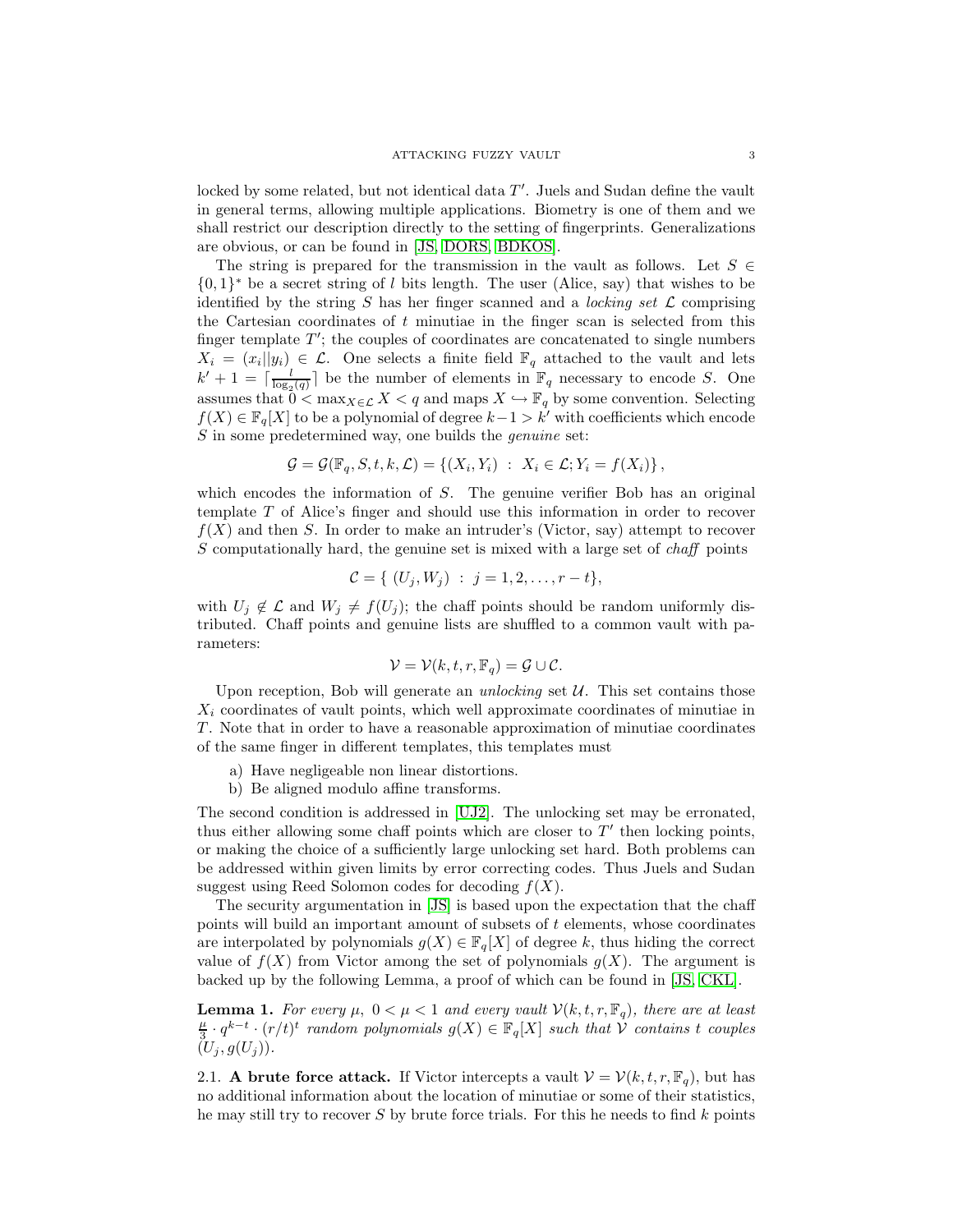in the genuine list  $\mathcal G$ . The chances that k points of the vault are also in the genuine list are:

(1) 
$$
1/\mathbf{P} = \frac{\binom{r}{k}}{\binom{t}{k}} \sim (r/t)^k < 1.1 \cdot (r/t)^k, \text{ for } r > t > 5.
$$

This, together with the fact that the probability that a random pair  $(X, Y) \in \mathbb{F}_q^2$  lays on the graph of a given polynomial  $f(X) \in \mathbb{F}_q[X]$  is equal to  $P[Y = f(X)] = 1/q$ , yield the ground for the proof of Lemma [1.](#page-2-0)

Lagrange interpolation of a polynomial of degree k can be done in  $O(k \log^2(k))$ operations [\[GG\]](#page-7-10); checking whether an additional point  $(U, W)$  lays on the graph of  $f(X)$  (so  $W = f(U)$ ) requires  $O(k)$  steps, so  $K = O(\log^2(k))$  such verifications can be done at the cost of one interpolation.

We assume now with Clancy et. al., that there is a degree  $k - 1 < D < t$  which is minimal with the property that among all polynomials  $g(X) \in \mathbb{F}_q[X]$  of degree  $k-1$  which interpolate vault points,  $f(X)$  is the only one which interpolates with probability close to 1 at least D points. This yields a criterium for identifying  $f(X)$ [\[CKL\]](#page-7-0):

Lemma 2. The complexity of the brute force attack problem using a suitable value D as above is  $C_{bf} = \binom{r}{D} / \binom{t}{D}$ .

We suggest the following brute force attack, which is not dependent on the value of D and is stronger then the previous:

<span id="page-3-1"></span>**Lemma 3.** Let  $V(k, t, r, \mathbb{F}_q)$  be a fuzzy fingerprint vault and  $k < t$  be chosen as above. Then an intruder having intercepted V can recover the secret S in  $R =$  $C \cdot (r/t)^k$  operations, where  $C < 8rk$ .

*Proof.* We have shown that in less then  $\langle 1.1 \cdot (r/t)^k$  trials, Victor can find a set of k points from the locking set  $\mathcal{L}$ . In order to find such a set and then S, for each k - tuple  $\mathcal{T} = (X_i, Y_i)_{i=1}^k \subset \mathcal{V}$  Victor has to

- 1. Compute the interpolating polynomial  $g_T(X)$ . It is proved in [\[GG\]](#page-7-10) that the implicit constant for Lagrange interpolation is 6.5; let  $K = 6.5 \cdot \log^2(k)$ . Thus computing all the interpolation polynomials requires  $< 7.2 \cdot k \log^2(k) \cdot$  $(r/t)^k$  operations.
- 2. Search a point

(2) 
$$
(U, W) \in \mathcal{V} \setminus \mathcal{T}
$$
 such that  $g(U) = W$ .

<span id="page-3-0"></span>This requires the equivalent of  $r/K$  Lagrange interpolations. If no point is found, then discard  $\mathcal{T}$ .

- 3. If  $\mathcal T$  was not discarded, search for a further point which verifies [\(2\)](#page-3-0). This step is met with probability  $1/q$ . If a point is found, add it to T; otherwise discard  $\mathcal{T}$ .
- 4. Proceed until a break condition is encountered (no more points on the graph of  $g(X)$  or D points have been found in T, and thus  $g(X) = f(X)$  with high probability.

Adding up the numbers of operations required by the steps 1.-4., with weights given by the probabilities of occurrence, one finds:

$$
R < 7.2 \cdot (r/t)^k \cdot k \cdot K \cdot r \cdot \sum_{j=0}^{\infty} (1/q)^j = 7.2 \cdot (r/t)^k \cdot k \cdot K \frac{rq}{K(q-1)} < 8.0 \cdot (rk) \cdot (r/t)^k,
$$
\nas claimed.

$$
\qquad \qquad \Box
$$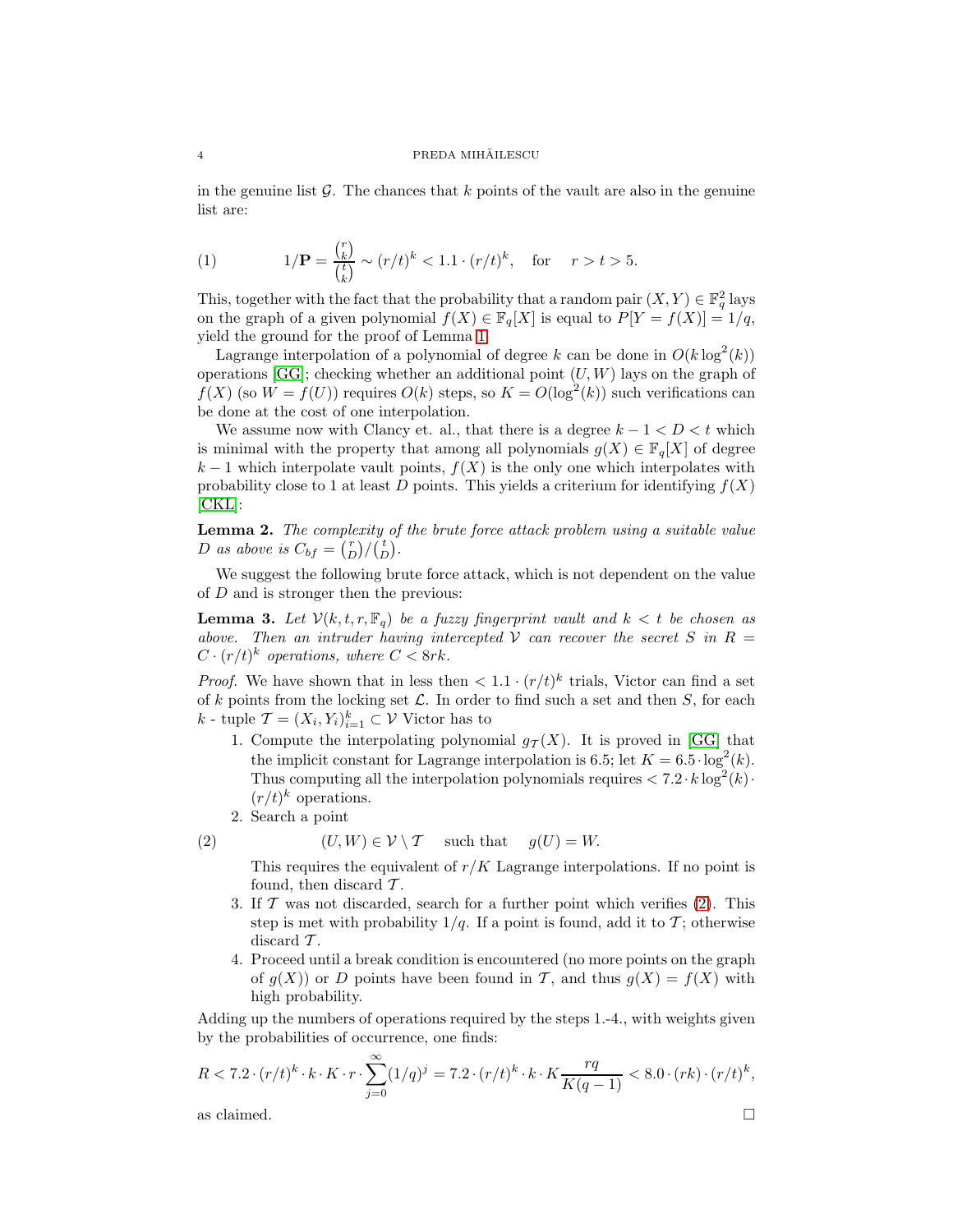Here are some remarks on factors that influence the complexity of the brute force attack:

- (i) Restricting the region of interest from which Victor chooses points for his unlocking set is irrelevant, if minutiae are assumed to be uniformly distributed over the template. In this case,  $r$  and  $t$  are scaled by the same factor and thus  $r/t$  and the complexity of brute force remains unchanged.
- (ii) The complexity grows when increasing the degree k of the polynomial  $f(X)$ . However, high degrees  $k$  require large unlocking sets, which may is a problem for average quality fingerprints and scanners. Thus one can only augment the degree to an extent which depends on the quality of both scanner and fingerprint. The issue of adapting to these factors is addressed in [\[YV\]](#page-7-9).
- (iii) The complexity grows when increasing the number of chaff points. There is a bound to this number, given by the size of the image on the one side and the variance in the minutiae location between various data capturings and extractions [\[CKL\]](#page-7-0), on the other. Clancy and his coauthors find empirically the lower bound  $d \geq 10$  for the distance between chaff points, and this distance was essentially respected also by the subsequent works.
- (iv) The complexity grows when reducing the size t of the genuine list. This is however also detrimental for unlocking, since it may reduce the size of the unlocking set below the required minimum.

What can be inferred about the security of fingerprint vaults from the seminal paper [\[JS\]](#page-7-3)? First, one observes that Juels and Sudan suggest the use of error correcting codes, thus avoiding to transmit in the vault explicite indications to whether an interpolation polynomial is the correct  $f(X)$ . Uludag and Jain suggest on the other hand in  $[UJ2]$  the use of CRC codes: thus S is padded by a CRC code, adding 1 to the minimal degree  $k'$  needed to encode S. Upon decoding, Bob can check the CRC and ascertain that he found the correct secret. This simplifies the unlocking procedure, but also allows the attacker to verify if he has found a correct unlocking set. Does this bring advantages to Victor? The odds to find a correct CRC are equal to the probability that  $k + 1$  points are interpolated by the same polynomial of degree  $k-1$ . Thus, if the degree  $k > k'$ , Victor has no gain, as follows form the Lemma [3.](#page-3-1)

It is shown in the Chapters 4 and 5 of [\[JS\]](#page-7-3) that the amount of chaff points is essential for security. The suggested minimum lays at about  $r \sim 10^4$ . For fingerprints, a large amount of chaff points naturally decreases the average distance between these points in the list. The value  $r = 10^4$  leads to an average distance of 2 − 5 pixels between the point coordinates, depending on the resolution of the original image. This is below realistic limits as mentioned in (iii) above. At this distance, even in presence of a perfect alignment, the genuine verifier Bob should need some additional information - like CRC or other - providing the confirmation of the correct secret. But such a confirmation is contrary to the security lines on base of which Juels and Sudan make there evaluation.

There is an apparent conflict between the general security proofs in [\[JS\]](#page-7-3) and realistic applications of the fuzzy vault to fingerprints. In the implementation chapter, the authors explicitely warn that applications involving privacy-protected matching cannot achieve sufficient security. It is conceivable that fingerprint matching would be considered by the authors as belonging to this category.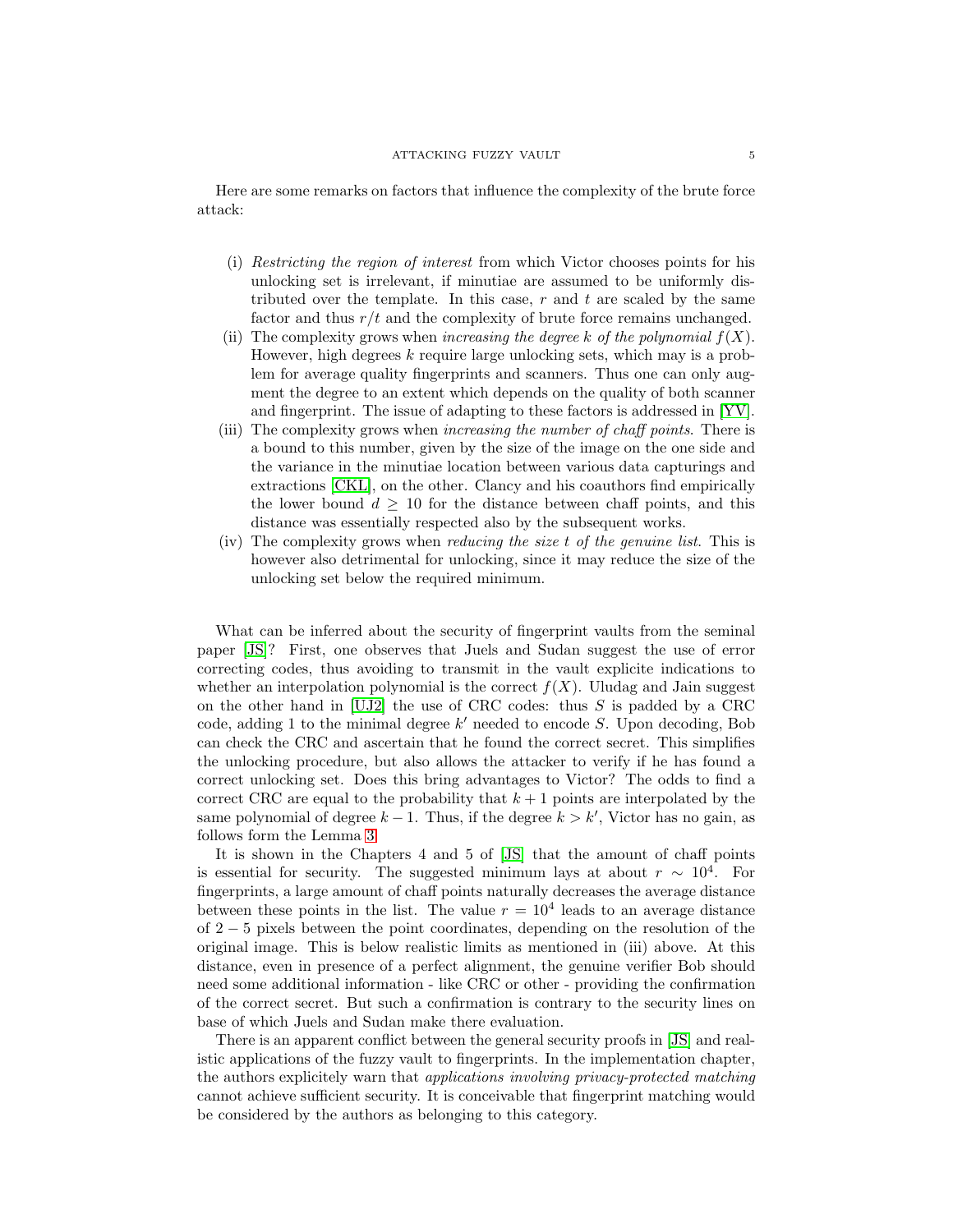#### ${\bf PREDA\ MH\check{A}ILESCU}$

## 3. Implementations of the fingerprint vault

We start with the most in depth analysis of security parameters for the fingerprint vault, which was done by Clancy and coauthors in [\[CKL\]](#page-7-0). The paper focuses on applications to key release on smart cards. They suggest using multiple scans in order to obtain, by correlation, more reliable locking sets. As mentioned above, the variance of minutiae locations which they observed in the process leads to defining a minimum distance between chaff (and genuine) points, which is necessary for correct unlocking. This minimal distance  $d \sim 11$  implies an upper bound for the size  $r$  of the vault and thus the number of chaff points!

The authors use very interesting arguments on packing densities and argue that in order to preserve the randomness of chaff points, these cannot have maximal packing density. On the other hand, assuming that the intruder has access to a sequence of vaults associated to the same fingerprint and he can align the data of these vaults, the randomness of chaff points allows a correlation attack for finding the genuine minutiae.

This observation suggests rather using perfectly regular high density chaff point packing. These are hexagonal grids with mutual distance d between the points. The genuine minutiae can be rounded to grid points, and Victor will have no clue for distinguishing these from the chaff points. We shall comment below on this topic.

The implementation documented in this paper suggests the following parameters for optimal security:  $k = 14, D = 17, t = 38, r = 313$ . The brute force attack in Lemma [3](#page-3-1) is more efficient then the one of Theorem 1 of [\[CKL\]](#page-7-0), on which they base their security estimates. Using the above parameters and Lemma [3,](#page-3-1) we find an attack complexity of  $\sim 2^{50}$ . Comparing this to the complexity of genuine unlocking yields a security factor  $F \sim 2^{44}$ , which is below cryptographic security, unlike the  $2^{69}$  deduced by Clancy et. al. in [\[CKL\]](#page-7-0). Since the empirical values of t in [CKL] range in the interval [20, 60] with expected value  $t = 38$ , it is possible that their estimate was gained by using the minimal value of t which corresponds to maximal security. However, this leads to a small difference between  $t$  and  $k$  and this may reduce the rate of correct decodings.

By the balanced arguments used in the parameter choice, the security bounds obtained on base of [\[CKL\]](#page-7-0) are an indication of the vulnerability of the fingerprint vault in general.

Yang and Verbauwhede describe in [\[YV\]](#page-7-9) an implementation of the vault, in which the degree of the polynomials  $f(X)$  varies in dependence of the size t of the genuine list, which itself depends directly on template quality. From the point of view of security, the paper can be considered as a follow up of [\[CKL\]](#page-7-0), which addresses the problem of poor image quality with its consequences for the size of the locking set. The size of the secret S and polynomial degrees are adapted to the size of locking sets. The proposal is consistent, its vulnerability to attacks is comparable to [\[CKL\]](#page-7-0) in general, and higher, when adapting to poor image quality.

The major contributions of Uludag and Jain in [\[UJ2\]](#page-7-7) is to provide a useful set of helper data for easing image alignment. This has an important impact on the identification rate. As mentioned above, they bring the elegant and simple proposal of adding a CRC to the secret, thus easing the unlocking work. We discussed above the issue of the security risk increasment: this is arguably small. On the other hand, the degree of  $k = 8$  for the polynomial  $f(X)$  and vault size  $r = 200$ , whilst  $t = 25$ , makes their system more vulnerable, with an absolute attack complexity of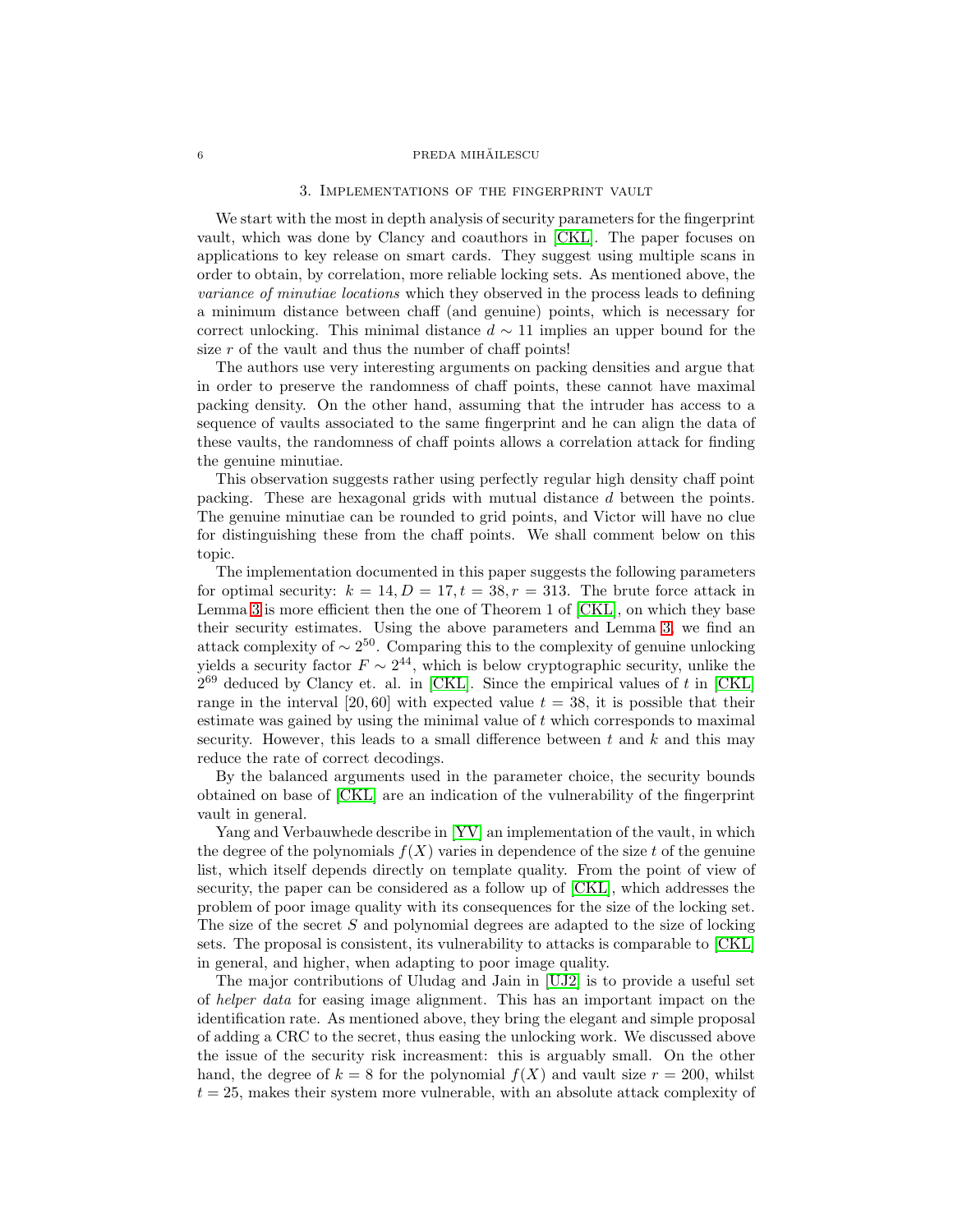$\sim 2^{36}$ . Better security can be achieved in this system by using the parameters of [\[CKL\]](#page-7-0).

## 4. SECURITY DISCUSSION

We discuss in this section several variants for improving security of the fingerprint vault. Future research shall analyze the practicality of some of them.

4.1. Using more fingers. We have shown that the parameters  $r, t, k$ , allowing to control the security factor, are naturally bounded by image size, variance of minutiae location and average number of reliable minutiae. They cannot thus be modified beyond certain bounds and it is likely that this bounds have been well established in [\[CKL\]](#page-7-0). It lays thus at hand to propose using for instance the imprints of two fingers rather then only one, for creating the vault. This leads practically to a squaring of the security factor.

4.2. Non - random chaff points. As mentioned above, it is suggested in [\[CKL\]](#page-7-0) that chaff points should have random distribution; this leads to halving the packing density compared to maximal density packing. However, one can embrace the opposite attitude. This consists in laying a hexagonal grid of size  $d = 11$ , proposed by the authors upon the fingerprint template, thus achieving maximal packing. Each grid point will be attached to some vault point - chaff or genuine. Thus Victor will have no means for distinguishing between chaff points and genuine ones, despite of the regularity of the grid.

Thanks to the error correcting codes, the genuine points can always be displaced by a distance at most  $d/2$  to a grid point. This strategy improves the security of the vault in two ways: by doubling the size r of the vault and by avoiding correlation attacks. The consequences need still be analyzed.

4.3. Quizzes using additional minutiae information. There is more information in a minutia than its mere coordinates. Such are for instance its orientation, the lengths and curvatures of incoming lines, neighboring data, etc. We propose to attach to each minutia a quiz which can be solved in robust manner by Bob, but which introduces for Victor several (say b) bits of uncertainty per minutia. Thus for polynomial degree k, the security may be increased by a factor of  $2^{kb}$ .

Here is a simple example of how a quiz functions for the case of the orientation of minutiae. Let X be the concatenated coordinates of a fixed minutia and let  $\alpha$  be its orientation, in a granularity of  $\pi/n$ , for some small integer n. Then, along with  $(X, f(X))$ , the vault will also contain a value  $\beta = \alpha + j\pi/n$ : thus the minutia is represented by  $(X, Y, \beta)$ . Upon reception, Bob computes the integer  $0 \leq j \leq n$  such that  $j\pi = n\alpha - n\beta$  mod  $\pi$ . The value of j will then encode a certain transformation  $Y' = T(Y)$  of the received value Y and the interpolating value will be set to be  $Y' = f(X)$ . Note that the vault creator has control on the generation of  $\beta$  and it may be chosen such that  $j$  can be safely recovered by the genuine user. For chaff points,  $\beta$  is random. Several robust additional informations may as well increase the security of the fingerprint vault to a cryptographically acceptable level.

4.4. The alternative of cryptographic security. These observations lead to the question: is the use of one - way functions and template hiding an intrinsic security constraint, or just one in many conceivable approaches to securing biometric authentication? The second is the case, and it is perfectly feasible to construct a secure biometric authentication system based on the mechanisms used by state of the art certification authorities. The mechanisms are standard and have been